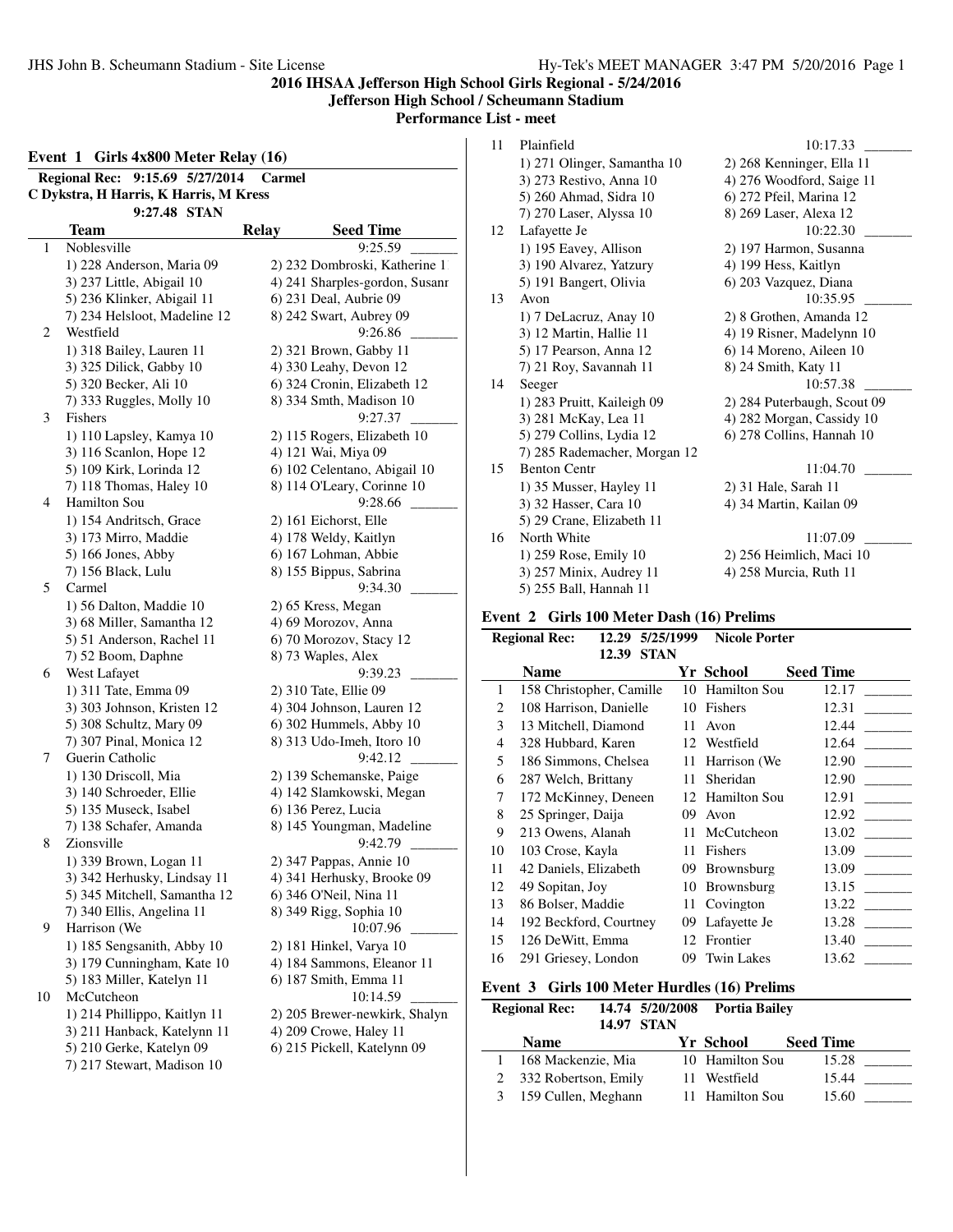**Jefferson High School / Scheumann Stadium**

**Performance List - meet**  $\overline{\phantom{a}}$ 

# **Event 3 ...(Girls 100 Meter Hurdles (16) Prelims)**

|    | <b>Name</b>              |    | Yr School           | <b>Seed Time</b> |
|----|--------------------------|----|---------------------|------------------|
| 4  | 50 Stull, Courtney       |    | 12 Brownsburg       | 15.61            |
| 5  | 38 Schluttenhofer, Kayla | 11 | <b>Benton Centr</b> | 15.93            |
| 6  | 26 Stone, Jasmine        | 11 | Avon                | 15.96            |
| 7  | 350 Robinson, Ella       | 09 | Zionsville          | 15.97            |
| 8  | 144 Wisdorf, Lindsey     |    | Guerin Catholic     | 16.30            |
| 9  | 204 Haines, Lilly        |    | Lebanon             | 16.37            |
| 10 | 276 Woodford, Saige      | 11 | Plainfield          | 16.43            |
| 11 | 120 Vahary, Claire       |    | Fishers             | 16.44            |
| 12 | 277 Allred, Sarah        | 09 | Rossville           | 16.61            |
| 13 | 206 Burge, Haley         |    | 12 McCutcheon       | 16.65            |
| 14 | 180 Darling, Abby        |    | 10 Harrison (We     | 16.80            |
| 15 | 77 Bush, Lauren          | 11 | Carroll             | 17.46            |
| 16 | 296 Thayer, Amanda       |    | 12 Twin Lakes       | 18.09            |

# **Event 4 Girls 200 Meter Dash (17) Prelims**

| <b>Regional Rec:</b><br>5/21/2013<br>25.24 |                           |    | <b>Brittany Goggans</b> |                  |
|--------------------------------------------|---------------------------|----|-------------------------|------------------|
|                                            | <b>STAN</b><br>25.41      |    |                         |                  |
|                                            | <b>Name</b>               |    | Yr School               | <b>Seed Time</b> |
| 1                                          | 158 Christopher, Camille  | 10 | <b>Hamilton Sou</b>     | 25.21            |
| 2                                          | 101 Carver, Paris         | 11 | Fishers                 | 25.44            |
| 3                                          | 331 Pronschinske, Rebecca | 12 | Westfield               | 26.05            |
| 4                                          | 312 Thomas, Lauren        | 09 | West Lafayet            | 26.16            |
| 5                                          | 226 LeBlanc, Julia        | 10 | Mooresville             | 26.29            |
| 6                                          | 213 Owens, Alanah         | 11 | McCutcheon              | 26.47            |
| 7                                          | 287 Welch, Brittany       | 11 | Sheridan                | 26.86            |
| 8                                          | 49 Sopitan, Joy           | 10 | <b>Brownsburg</b>       | 27.09            |
| 9                                          | 67 Markley, Carly         | 10 | Carmel                  | 27.13            |
| 10                                         | 244 Walter, Lillian       |    | Noblesville             | 27.18            |
| 11                                         | 42 Daniels, Elizabeth     | 09 | Brownsburg              | 27.18            |
| 12                                         | 25 Springer, Daija        | 09 | Avon                    | 27.20            |
| 13                                         | 175 Perry, Angela         | 10 | <b>Hamilton Sou</b>     | 27.29            |
| 14                                         | 186 Simmons, Chelsea      | 11 | Harrison (We            | 27.78            |
| 15                                         | 126 DeWitt, Emma          | 12 | Frontier                | 27.99            |
| 16                                         | 30 Fisher, Emma           | 09 | <b>Benton Centr</b>     | 28.37            |
| 17                                         | 86 Bolser, Maddie         | 11 | Covington               | 28.49            |

# **Event 5 Girls 1600 Meter Run (16)**

| <b>Regional Rec:</b> |                       |         | 4:52.78 5/27/2003 | <b>Katie Harrington</b> |                  |
|----------------------|-----------------------|---------|-------------------|-------------------------|------------------|
|                      |                       | 5:00.59 | <b>STAN</b>       |                         |                  |
|                      | <b>Name</b>           |         |                   | Yr School               | <b>Seed Time</b> |
| 1                    | 16 Nicholson, Taylor  |         | 11                | Avon                    | 4:51.31          |
| 2                    | 349 Rigg, Sophia      |         | 10                | Zionsville              | 5:03.69          |
| 3                    | 237 Little, Abigail   |         |                   | 10 Noblesville          | 5:03.74          |
| $\overline{4}$       | 70 Morozov, Stacy     |         |                   | 12 Carmel               | 5:04.48          |
| 5                    | 51 Anderson, Rachel   |         | 11                | Carmel                  | 5:05.29          |
| 6                    | 304 Johnson, Lauren   |         |                   | 12 West Lafayet         | 5:05.44          |
| 7                    | 142 Slamkowski, Megan |         |                   | Guerin Catholic         | 5:07.83          |
| 8                    | 3 Bernicke, Kathryn   |         | 11                | Avon                    | 5:10.68          |
| 9                    | 121 Wai, Miya         |         | 09                | Fishers                 | 5:10.97          |
| 10                   | 155 Bippus, Sabrina   |         |                   | Hamilton Sou            | 5:18.19          |
| 11                   | 94 Hurt, Maddy        |         | 10                | Crawfordsvil            | 5:21.03          |
| 12                   | 308 Schultz, Mary     |         | 09                | West Lafayet            | 5:22.88          |
| 13                   | 167 Lohman, Abbie     |         |                   | Hamilton Sou            | 5:24.25          |
| 14                   | 289 Ewen, Emily       |         | 12                | Tri-County              | 5:39.70          |
|                      |                       |         |                   |                         |                  |

|         | тар - шесе                                         |      |                              |                                                          |
|---------|----------------------------------------------------|------|------------------------------|----------------------------------------------------------|
| 15      | 281 McKay, Lea                                     | 11 - | Seeger                       | 5:45.85                                                  |
| 16      | 35 Musser, Hayley                                  | 11 - | <b>Benton Centr</b>          | 6:00.89                                                  |
|         |                                                    |      |                              |                                                          |
| Event 6 | Girls 4x100 Meter Relay (16)                       |      |                              |                                                          |
|         | <b>Regional Rec:</b><br>47.96 5/21/2013            |      | <b>Hamilton Southeastern</b> |                                                          |
|         | H. Allaben, K. Seymour, K. Goens, B. Goggans       |      |                              |                                                          |
|         | 48.46 STAN                                         |      |                              |                                                          |
|         | <b>Team</b>                                        |      | <b>Relay</b>                 | <b>Seed Time</b>                                         |
| 1       | <b>Hamilton Sou</b>                                |      |                              | 48.58                                                    |
|         | 1) 158 Christopher, Camille 10                     |      |                              | 2) 165 Jenkins, Alexa 12                                 |
|         | 3) 168 Mackenzie, Mia 10                           |      |                              | 4) 172 McKinney, Deneen 12                               |
|         | 5) 157 Brooks-Edson, Jada 10                       |      |                              | 6) 175 Perry, Angela 10                                  |
|         | 7) 176 Perry, Ashley 12                            |      |                              | 8) 177 Sydnor, Tierra 09                                 |
| 2       | Fishers                                            |      |                              | 49.11                                                    |
|         | 1) 100 Banks, Brooklyn 12                          |      |                              | 2) 101 Carver, Paris 11                                  |
|         | 3) 103 Crose, Kayla 11                             |      |                              | 4) 108 Harrison, Danielle 10                             |
|         | 5) 107 Grace, Destoni 10                           |      |                              | 6) 106 Garberding, Veronica 11                           |
|         | 7) 111 Lewis, Lauren 12                            |      |                              | 8) 113 Noble, Arianna 11                                 |
| 3       | Carmel                                             |      |                              | 49.37                                                    |
|         | 1) 58 Dixon, Rachel 12                             |      |                              | 2) 60 Etgen, Cailyn 12                                   |
|         | 3) 62 Hawkins, Elle 11                             |      |                              | 4) 63 Hune, Reagan 09                                    |
|         | 5) 59 Eastes, Samantha 12                          |      |                              | 6) 67 Markley, Carly 10                                  |
|         | 7) 72 Upton, Jose 10                               |      |                              | 8) 74 Witt, Michelle 12                                  |
| 4       | Westfield                                          |      |                              | 49.60                                                    |
|         | 1) 328 Hubbard, Karen 12                           |      |                              | 2) 329 Knaus, Isabel 12                                  |
|         | 3) 331 Pronschinske, Rebecca 1                     |      |                              | 4) 335 Spears, Sydney 10                                 |
|         | 5) 326 Evans, Rianna                               |      |                              | 6) 327 Golliher, Sarah                                   |
|         | 7) 332 Robertson, Emily 11                         |      |                              | 8) 319 Ballard, Erianna                                  |
| 5       | Avon                                               |      |                              | 49.83                                                    |
|         | 1) 5 Centers, Vanessa 10                           |      |                              | 2) 23 Shelton, Stacie 11                                 |
|         | 3) 25 Springer, Daija 09                           |      |                              | 4) 13 Mitchell, Diamond 11<br>6) 22 Schuster, Brianna 10 |
|         | 5) 15 Murrell, Cori 10<br>7) 6 Culbreath, Aleja 09 |      |                              | 8) 9 Harvey, Jayden 09                                   |
| 6       | Brownsburg                                         |      |                              | 50.55                                                    |
|         | 1) 42 Daniels, Elizabeth 09                        |      |                              |                                                          |
|         | 3) 49 Sopitan, Joy 10                              |      |                              | 2) 44 Hathaway, Claire 12<br>4) 50 Stull, Courtney 12    |
|         | 5) 47 Maihofer, Gianna 09                          |      |                              | 6) 48 McKenzie, Tyon 10                                  |
|         | 7) 45 Herald, Jade 09                              |      | 8) 46 Hill, Kaya 09          |                                                          |
| 7       | Guerin Catholic                                    |      |                              | 50.66                                                    |
|         | 1) 132 Hess, Lily                                  |      | 2) 133 Hunter, Kiana         |                                                          |
|         | 3) 134 Lindley, Cassidy                            |      | 4) 143 Smith, Kelsie         |                                                          |
|         | 5) 128 Couto, Isabel                               |      | 6) 137 Quinn, Julia          |                                                          |
|         | 7) 141 Sherfick, Claire                            |      | 8) 129 Demas, Grace          |                                                          |
| 8       | Plainfield                                         |      |                              | 50.74                                                    |
|         | 1) 262 Allen, Remi 10                              |      |                              | 2) 274 Rodgers, Taylor 11                                |
|         | 3) 267 Joseph, Lauren 10                           |      |                              | 4) 264 Hayes, Kierra 09                                  |
|         | 5) 266 Hill, Laura 10                              |      |                              | 6) 265 Heald, Natalie 12                                 |
|         | 7) 263 Gibson, Madi 10                             |      |                              |                                                          |
| 9       | McCutcheon                                         |      |                              | 51.14                                                    |
|         | 1) 212 Nicol, Riley 09                             |      |                              | 2) 213 Owens, Alanah 11                                  |
|         | 3) 209 Crowe, Haley 11                             |      |                              | 4) 205 Brewer-newkirk, Shalyn                            |
|         | 5) 208 Crosby, Emma 10                             |      |                              | 6) 206 Burge, Haley 12                                   |
|         |                                                    |      |                              |                                                          |

7) 216 Pickell, Kaylee 09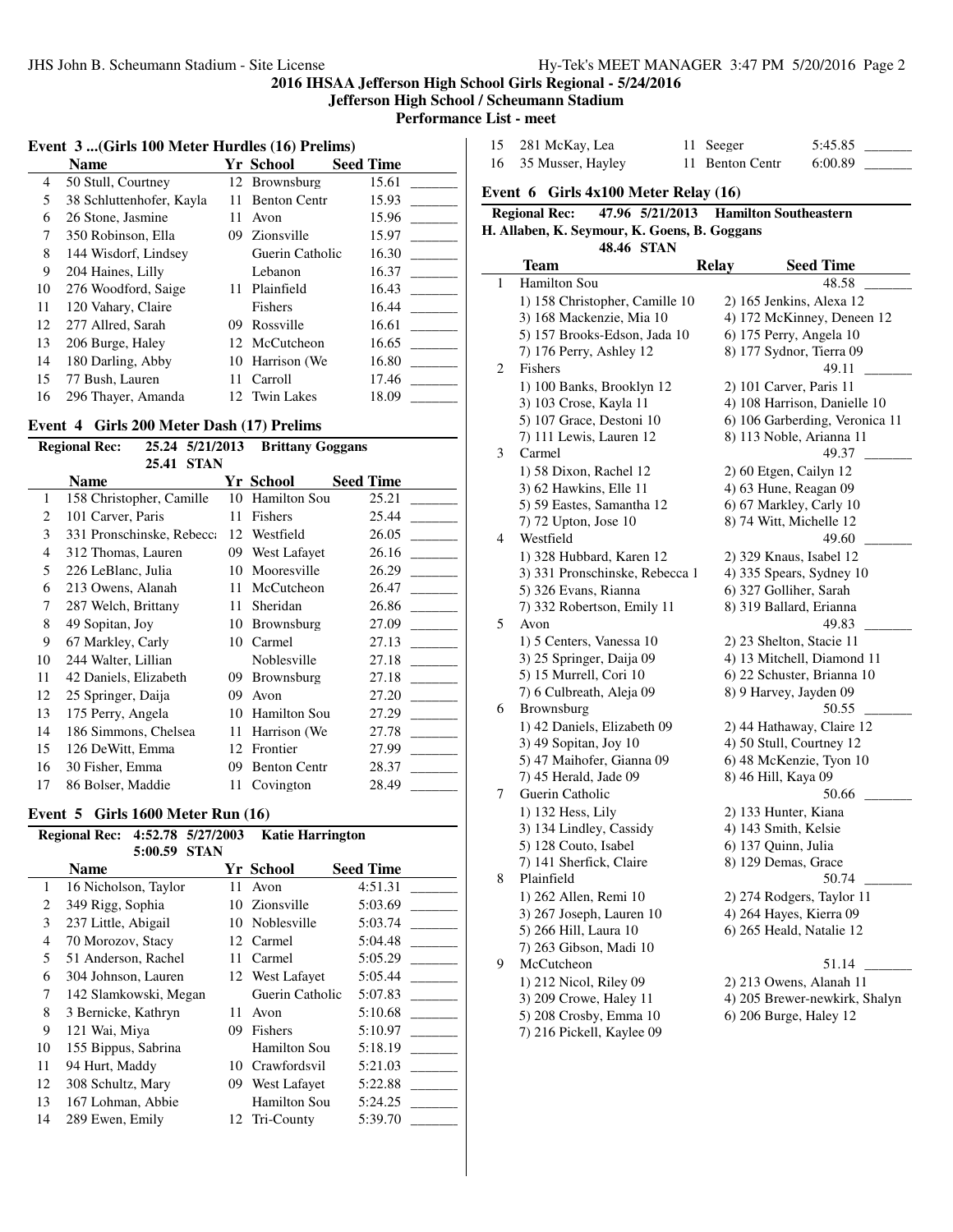**Jefferson High School / Scheumann Stadium**

**Performance List - meet**

 $\overline{a}$ 

# **Event 6 ...**(Girls 4x100 Meter Relay (16))

|    | Team                           | <b>Relay</b> | <b>Seed Time</b>             |
|----|--------------------------------|--------------|------------------------------|
| 10 | West Lafayet                   |              | 51.80                        |
|    | 1) 312 Thomas, Lauren 09       |              | 2) 317 Williams, Sydney 10   |
|    | 3) 309 Siciliano, Maria 10     |              | 4) 315 Whaley, Aleah 10      |
|    | 5) 306 Penquite, Katy 09       |              | 6) 316 Whaley, Jordyn 12     |
|    | 7) 298 Aly, Zeinab 11          |              | 8) 301 Hassan, Menna 10      |
| 11 | Lafayette Je                   |              | 52.10                        |
|    | 1) 189 Alvarado, Citlali 11    |              | 2) 192 Beckford, Courtney 09 |
|    | 3) 196 Flahaut, Jennifer 10    |              | 4) 202 Spring, Madison 12    |
|    | 5) 193 DeLaCruz, Lorena 09     |              | 6) 200 Hickman, Janessa 10   |
|    | 7) 201 Milsap-Cox, Lameka 10   |              | 8) 194 Duncan, Shakanah 10   |
| 12 | <b>Hamilton Heights</b>        |              | 52.18                        |
|    | 1) 147 Bjoromt, Lauren         |              | 2) 150 Henson, Bri           |
|    | 3) 151 McCormick, Lily         |              | 4) 153 Policka, Macey        |
|    | 5) 149 Haworth, Bailey         |              |                              |
| 13 | Noblesville                    |              | 52.27                        |
|    | 1) 230 Davis, Keon'dra         |              | 2) 233 Gyan, Simone          |
|    | 3) 240 Rivera Hernandez, Prima |              | 4) 244 Walter, Lillian       |
|    | 5) 239 Randolph, Mariah        |              | 6) 227 Adeniyan, Titilayo    |
|    | 7) 243 Tyler, Shelby 09        |              | 8) 229 Cox, Deja             |
| 14 | Covington                      |              | 52.65                        |
|    | 1) 85 Bodine, Reese 12         |              | 2) 86 Bolser, Maddie 11      |
|    | 3) 91 Hegg, Rachel 11          |              | 4) 90 Hall, Kelsey 11        |
|    | 5) 89 Fye, Kennedy 12          |              | 6) 92 Hetrick, Alexis 12     |
|    | 7) 93 Hinkle, Kierstyn 10      |              |                              |
| 15 | <b>Twin Lakes</b>              |              | 54.06                        |
|    | 1) 297 Tirpak, Caitlin 11      |              | 2) 291 Griesey, London 09    |
|    | 3) 294 Ryan, Sarah 09          |              | 4) 295 Sabados, Beth 12      |
|    | 5) 290 Chiszar, Corby 12       |              |                              |
| 16 | Carroll                        |              | 54.16                        |
|    | 1) 75 Bane, Alexandra 10       |              | 2) 79 Jackson, MaKayla 12    |
|    | 3) 77 Bush, Lauren 11          |              | 4) 80 McGill, Molly 11       |
|    | 5) 76 Bordner, Shania 11       |              | 6) 78 Clark, Morgan 09       |
|    | 7) 81 Seward, Joy 09           |              | 8) 82 Unger, Alexis 09       |

#### **Event 7 Girls 400 Meter Dash (16)**

| <b>Regional Rec:</b> |       |                                                                                                                                                                                                                                  | <b>Breanna Hargrove</b>                                                                                                    |                                |                  |
|----------------------|-------|----------------------------------------------------------------------------------------------------------------------------------------------------------------------------------------------------------------------------------|----------------------------------------------------------------------------------------------------------------------------|--------------------------------|------------------|
|                      | 57.83 |                                                                                                                                                                                                                                  |                                                                                                                            |                                |                  |
| <b>Name</b>          |       |                                                                                                                                                                                                                                  |                                                                                                                            |                                | <b>Seed Time</b> |
|                      |       |                                                                                                                                                                                                                                  | 09                                                                                                                         | Noblesville                    | 58.10            |
|                      |       |                                                                                                                                                                                                                                  | 09                                                                                                                         | Carmel                         | 59.21            |
|                      |       |                                                                                                                                                                                                                                  | 12                                                                                                                         | Carmel                         | 59.40            |
|                      |       |                                                                                                                                                                                                                                  | 10                                                                                                                         | Mooresville                    | 59.75            |
|                      |       |                                                                                                                                                                                                                                  |                                                                                                                            | Hamilton Height                | 1:00.98          |
|                      |       |                                                                                                                                                                                                                                  | 10                                                                                                                         | North Montgo                   | 1:01.02          |
|                      |       |                                                                                                                                                                                                                                  | 09                                                                                                                         | <b>Hamilton Sou</b>            | 1:01.09          |
|                      |       |                                                                                                                                                                                                                                  | 09                                                                                                                         | West Lafayet                   | 1:01.30          |
|                      |       |                                                                                                                                                                                                                                  | 11                                                                                                                         | Harrison (We                   | 1:01.94          |
|                      |       |                                                                                                                                                                                                                                  | 10                                                                                                                         | Fishers                        | 1:02.05          |
|                      |       |                                                                                                                                                                                                                                  | 11                                                                                                                         | Fishers                        | 1:02.20          |
|                      |       |                                                                                                                                                                                                                                  | 10                                                                                                                         | Cascade                        | 1:02.40          |
|                      |       |                                                                                                                                                                                                                                  | 12                                                                                                                         | Avon                           | 1:02.47          |
|                      |       |                                                                                                                                                                                                                                  | 10                                                                                                                         | <b>Benton Centr</b>            | 1:02.66          |
|                      |       |                                                                                                                                                                                                                                  | 12                                                                                                                         | Seeger                         | 1:06.33          |
|                      |       |                                                                                                                                                                                                                                  | 09                                                                                                                         | Attica                         | 1:08.84          |
|                      |       | 63 Hune, Reagan<br>58 Dixon, Rachel<br>226 LeBlanc, Julia<br>177 Sydnor, Tierra<br>311 Tate, Emma<br>187 Smith, Emma<br>107 Grace, Destoni<br>18 Phillips, Alyssa<br>40 Weise, Isabel<br>279 Collins, Lydia<br>1 McDaniel, Naomi | 228 Anderson, Maria<br>152 Mitchell, Molly<br>250 McClaskey, Caroline<br>106 Garberding, Veronica<br>84 Stephenson, Briana | 56.81 5/27/2014<br><b>STAN</b> | Yr School        |

**Event 8 Girls 300 Meter Hurdles (16)**

| <b>Regional Rec:</b><br>43.80 |                     | 5/25/1994   | <b>Kierston Dovle</b> |                  |
|-------------------------------|---------------------|-------------|-----------------------|------------------|
|                               | 45.11               | <b>STAN</b> |                       |                  |
|                               | Name                |             | Yr School             | <b>Seed Time</b> |
| 1                             | 350 Robinson, Ella  | 09          | Zionsville            | 45.73            |
| 2                             | 168 Mackenzie, Mia  | 10          | <b>Hamilton Sou</b>   | 45.83            |
| 3                             | 220 Hunter, Kenna   | 12          | Monrovia              | 45.90            |
| 4                             | 276 Woodford, Saige | 11          | Plainfield            | 46.13            |
| 5                             | 2 Adam, Jordan      | 11          | Avon                  | 46.60            |
| 6                             | 55 Cowen, Jessica   | 11          | Carmel                | 46.60            |
| 7                             | 299 Deryn, Alex     | 11          | West Lafayet          | 47.57            |
| 8                             | 26 Stone, Jasmine   | 11          | Avon                  | 48.50            |
| 9                             | 123 Alanis, Nallely | 09          | Frankfort             | 48.85            |
| 10                            | 83 Bryant, Emelia   |             | Cascade               | 48.89            |
| 11                            | 313 Udo-Imeh, Itoro | 10          | West Lafayet          | 48.90            |
| 12                            | 277 Allred, Sarah   | 09          | Rossville             | 49.02            |
| 13                            | 105 Folta, Kathryn  | 09          | Fishers               | 49.31            |
| 14                            | 122 Gayler, Hannah  | 11          | Fountain Cen          | 52.09            |
| 15                            | 295 Sabados, Beth   | 12          | <b>Twin Lakes</b>     | 52.67            |
| 16                            | 77 Bush, Lauren     | 11          | Carroll               | 54.17            |
|                               |                     |             |                       |                  |

## **Event 9 Girls 800 Meter Run (16)**

|                | Regional Rec: 2:13.71 5/26/2015 |    | Samantha Woodford   |                  |  |
|----------------|---------------------------------|----|---------------------|------------------|--|
|                | 2:16.01<br><b>STAN</b>          |    |                     |                  |  |
|                | Name                            |    | Yr School           | <b>Seed Time</b> |  |
| 1              | 330 Leahy, Devon                |    | 12 Westfield        | 2:17.58          |  |
| 2              | 16 Nicholson, Taylor            | 11 | Avon                | 2:18.01          |  |
| 3              | 340 Ellis, Angelina             |    | 11 Zionsville       | 2:18.22          |  |
| $\overline{4}$ | 241 Sharples-gordon, Susa       | 11 | Noblesville         | 2:18.86          |  |
| 5              | 56 Dalton, Maddie               | 10 | Carmel              | 2:19.73          |  |
| 6              | 140 Schroeder, Ellie            |    | Guerin Catholic     | 2:20.44          |  |
| 7              | 325 Dilick, Gabby               |    | 10 Westfield        | 2:20.45          |  |
| 8              | 232 Dombroski, Katherine        | 11 | Noblesville         | 2:21.12          |  |
| 9              | 178 Weldy, Kaitlyn              |    | Hamilton Sou        | 2:21.48          |  |
| 10             | 184 Sammons, Eleanor            | 11 | Harrison (We)       | 2:25.79          |  |
| 11             | 21 Roy, Savannah                | 11 | Avon                | 2:26.20          |  |
| 12             | 188 Schafer, Beth               |    | 12 Lafayette Ce     | 2:28.05          |  |
| 13             | 308 Schultz, Mary               | 09 | West Lafayet        | 2:28.37          |  |
| 14             | 292 Kneadler, Peyton            |    | 12 Twin Lakes       | 2:32.23          |  |
| 15             | 35 Musser, Hayley               | 11 | <b>Benton Centr</b> | 2:33.28          |  |
| 16             | 289 Ewen, Emily                 |    | 12 Tri-County       | 2:34.33          |  |

## **Event 10 Girls 3200 Meter Run (17)**

#### **Regional Rec: 10:35.73 5/27/2003 Katie Harrington 10:58.00 STAN**

|   | 10.JU.VV<br>.          |                          |                  |
|---|------------------------|--------------------------|------------------|
|   | <b>Name</b>            | <b>Yr School</b>         | <b>Seed Time</b> |
|   | 61 Geisler, Christina  | Carmel                   | 10:35.38         |
| 2 | 66 Leinheiser, Sarah   | 11 Carmel                | 10:37.58         |
| 3 | 70 Morozov, Stacy      | 12 Carmel                | 10:39.26         |
| 4 | 156 Black, Lulu        | <b>Hamilton Sou</b>      | 11:10.60         |
| 5 | 3 Bernicke, Kathryn    | Avon                     | 11:15.47         |
| 6 | 345 Mitchell, Samantha | 12 Zionsville            | 11:15.56         |
|   | 303 Johnson, Kristen   | 12 West Lafayet          | 11:17.52         |
| 8 | 142 Slamkowski, Megan  | Guerin Catholic 11:22.05 |                  |
| 9 | 293 Lilly, Madeline    | 12 Twin Lakes            | 11:22.19         |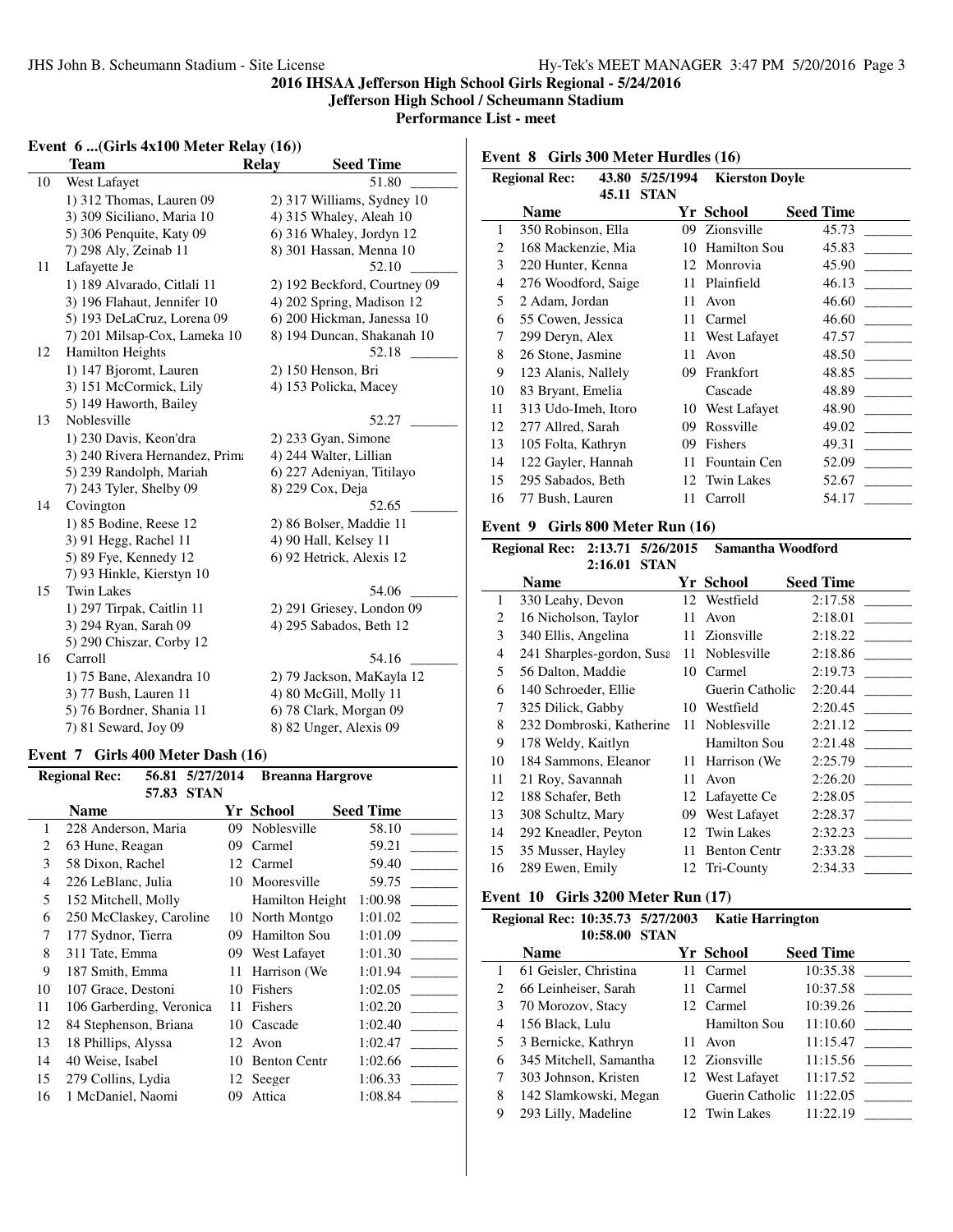**Jefferson High School / Scheumann Stadium**

**Performance List - meet**

 $\overline{\phantom{a}}$ 

# **Event 10 ...(Girls 3200 Meter Run (17))**

|    | <b>Name</b>           | <b>Yr School</b>         | <b>Seed Time</b> |
|----|-----------------------|--------------------------|------------------|
| 10 | 109 Kirk, Lorinda     | 12 Fishers               | 11:25.81         |
| 11 | 160 Cummins, Lillian  | Hamilton Sou             | 11:37.91         |
| 12 | 347 Pappas, Annie     | 10 Zionsville            | 11:44.30         |
| 13 | 304 Johnson, Lauren   | 12 West Lafayet          | 11:45.90         |
| 14 | 139 Schemanske, Paige | Guerin Catholic 11:46.76 |                  |
| 15 | 32 Hasser, Cara       | 10 Benton Centr          | 11:51.50         |
| 16 | 94 Hurt, Maddy        | 10 Crawfordsvil          | 12:00.25         |
| 17 | 258 Murcia, Ruth      | North White              | 13:24.53         |

## **Event 11 Girls 4x400 Meter Relay (16)**

|                                            |              | Regional Rec: 3:54.88 5/25/2004 Hamilton Southeastern |
|--------------------------------------------|--------------|-------------------------------------------------------|
| H. Elson, M. Harrison, E. O'Neal, N. Stein |              |                                                       |
|                                            | 3:58.88 STAN |                                                       |

|   | <b>Team</b>                    | <b>Relay</b> | <b>Seed Time</b>               |
|---|--------------------------------|--------------|--------------------------------|
| 1 | Fishers                        |              | 4:00.28                        |
|   | 1) 101 Carver, Paris 11        |              | 2) 103 Crose, Kayla 11         |
|   | 3) 107 Grace, Destoni 10       |              | 4) 108 Harrison, Danielle 10   |
|   | 5) 105 Folta, Kathryn 09       |              | 6) 106 Garberding, Veronica 11 |
|   | 7) 110 Lapsley, Kamya 10       |              | 8) 113 Noble, Arianna 11       |
| 2 | Carmel                         |              | 4:00.69                        |
|   | 1) 55 Cowen, Jessica 11        |              | 2) 58 Dixon, Rachel 12         |
|   | 3) 63 Hune, Reagan 09          |              | 4) 71 Scott, Sydney 11         |
|   | 5) 53 Brown, Nevian 11         |              | 6) 67 Markley, Carly 10        |
|   | 7) 68 Miller, Samantha 12      |              | 8) 56 Dalton, Maddie 10        |
| 3 | Westfield                      |              | 4:01.99                        |
|   | 1) 321 Brown, Gabby 11         |              | 2) 329 Knaus, Isabel 12        |
|   | 3) 330 Leahy, Devon 12         |              | 4) 332 Robertson, Emily 11     |
|   | 5) 331 Pronschinske, Rebecca 1 |              | 6) 328 Hubbard, Karen 12       |
|   | 7) 334 Smth, Madison 10        |              | 8) 335 Spears, Sydney 10       |
| 4 | Hamilton Sou                   |              | 4:03.47                        |
|   | 1) 154 Andritsch, Grace        |              | 2) 158 Christopher, Camille 10 |
|   | 3) 177 Sydnor, Tierra 09       |              | 4) 155 Bippus, Sabrina         |
|   | 5) 176 Perry, Ashley 12        |              | 6) 178 Weldy, Kaitlyn          |
|   | 7) 169 Mager, Asley            |              | 8) 164 Jacquay, Savannah       |
| 5 | Zionsville                     |              | 4:03.83                        |
|   | 1) 340 Ellis, Angelina 11      |              | 2) 349 Rigg, Sophia 10         |
|   | 3) 343 Isenbarger, Katie 10    |              | 4) 350 Robinson, Ella 09       |
|   | 5) 348 Rice, Dariah 12         |              | 6) 342 Herhusky, Lindsay 11    |
|   | 7) 344 McCarty, Abby 10        |              | 8) 351 Romanyk, Madison 10     |
| 6 | Noblesville                    |              | 4:06.05                        |
|   | 1) 228 Anderson, Maria 09      |              | 2) 234 Helsloot, Madeline 12   |
|   | 3) 237 Little, Abigail 10      |              | 4) 241 Sharples-gordon, Susanr |
|   | 5) 232 Dombroski, Katherine 11 |              | 6) 244 Walter, Lillian         |
|   | 7) 238 Perry, Hannah           |              | 8) 235 Herman, Abbie           |
| 7 | Avon                           |              | 4:06.86                        |
|   | 1) 2 Adam, Jordan 11           |              | 2) 18 Phillips, Alyssa 12      |
|   | 3) 24 Smith, Katy 11           |              | 4) 16 Nicholson, Taylor 11     |
|   | 5) 4 Brock, Kelli 09           |              | 6) 11 Kerr, Kaylee 12          |
|   | 7) 25 Springer, Daija 09       |              | 8) 26 Stone, Jasmine 11        |
| 8 | Guerin Catholic                |              | 4:08.37                        |
|   | 1) 132 Hess, Lily              |              | 2) 133 Hunter, Kiana           |
|   | 3) 134 Lindley, Cassidy        |              | 4) 141 Sherfick, Claire        |
|   | 5) 142 Slamkowski, Megan       |              | 6) 146 Zlatniski, Emily        |
|   | 7) 131 Gjerde, Grace           |              | 8) 127 Cech, Jenny             |
|   |                                |              |                                |
|   |                                |              |                                |

| 9  | West Lafayet                | 4:08.84                        |
|----|-----------------------------|--------------------------------|
|    | 1) 299 Deryn, Alex 11       | 2) 303 Johnson, Kristen 12     |
|    | 3) 305 Parker, Teagan 10    | 4) 306 Penquite, Katy 09       |
|    | 5) 311 Tate, Emma 09        | 6) 310 Tate, Ellie 09          |
|    | 7) 312 Thomas, Lauren 09    | 8) 313 Udo-Imeh, Itoro 10      |
| 10 | Monrovia                    | 4:10.80                        |
|    | 1) 218 Beasley, Kara 12     | 2) 222 Manley, Mazie 10        |
|    | 3) 220 Hunter, Kenna 12     | 4) 221 Koller, Cassidy 12      |
|    | 5) 219 Bennett, Abby 12     | 6) 223 Pearison, Hailey 11     |
|    | 7) 224 Whitney, Alicia 11   | 8) 225 York, Melissa 11        |
| 11 | <b>Hamilton Heights</b>     | 4:13.82                        |
|    | 1) 147 Bjoromt, Lauren      | 2) 152 Mitchell, Molly         |
|    | 3) 153 Policka, Macey       | 4) 150 Henson, Bri             |
|    | 5) 151 McCormick, Lily      | 6) 148 Christiansen, Abby      |
| 12 | McCutcheon                  | 4:16.80                        |
|    | 1) 216 Pickell, Kaylee 09   | 2) 205 Brewer-newkirk, Shalyn  |
|    | 3) 209 Crowe, Haley 11      | 4) 213 Owens, Alanah 11        |
|    | 5) 208 Crosby, Emma 10      | 6) 206 Burge, Haley 12         |
|    | 7) 217 Stewart, Madison 10  |                                |
| 13 | North Montgo                | 4:20.70                        |
|    | 1) 246 Humphreys, Kendall 9 | 2) 245 Anderson, Brynn 9       |
|    | 3) 251 McClerkin, Katelyn 9 | 4) 250 McClaskey, Caroline 10  |
|    | 5) 249 Lewis, Katie 9       | 6) 248 Karle, Sammi 9          |
|    | 7) 247 Humphreys, Kinsey 11 | 8) 254 Warren, Tori 9          |
| 14 | <b>Benton Centr</b>         | 4:21.53                        |
|    | 1) 27 Budreau, Kendra 12    | 2) 38 Schluttenhofer, Kayla 11 |
|    | 3) 30 Fisher, Emma 09       | 4) 40 Weise, Isabel 10         |
|    | 5) 36 Powell, Jazmin 09     | 6) 28 Cox, Lauren 10           |
|    | 7) 35 Musser, Hayley 11     |                                |
| 15 | Seeger                      | 4:30.79                        |
|    | 1) 279 Collins, Lydia 12    | 2) 286 Shipman, Britney 11     |
|    | 3) 283 Pruitt, Kaileigh 09  | 4) 285 Rademacher, Morgan 12   |
|    | 5) 278 Collins, Hannah 10   |                                |
| 16 | Covington                   | 4:51.34                        |
|    | 1) 85 Bodine, Reese 12      | $2)$ 91 Hegg, Rachel 11        |
|    | 3) 88 Duncan, Samantha 12   | 4) 92 Hetrick, Alexis 12       |
|    | 5) 90 Hall, Kelsey 11       | 6) 87 Chapman, Mallory 12      |
|    | 7) 89 Fye, Kennedy 12       | 8) 93 Hinkle, Kierstyn 10      |
|    |                             |                                |

# **Event 12 Girls Long Jump (16)**

|    | Regional Rec: 18-06.50 5/27/2003 |     | <b>Amanda Barnhart</b> |                  |
|----|----------------------------------|-----|------------------------|------------------|
|    | 17-11.00 STAN                    |     |                        |                  |
|    | <b>Name</b>                      |     | Yr School              | <b>Seed Mark</b> |
| 1  | 287 Welch, Brittany              | 11  | Sheridan               | 17-05.00         |
| 2  | 13 Mitchell, Diamond             | 11  | Avon                   | 17-04.50         |
| 3  | 60 Etgen, Cailyn                 |     | 12 Carmel              | 17-03.25         |
| 4  | 335 Spears, Sydney               |     | 10 Westfield           | 17-02.50         |
| 5  | 182 Mattox, Jaden                |     | 12 Harrison (We        | 17-02.50         |
| 6  | 176 Perry, Ashley                |     | 12 Hamilton Sou        | 17-02.25         |
| 7  | 111 Lewis, Lauren                |     | 12 Fishers             | 17-01.00         |
| 8  | 168 Mackenzie, Mia               | 10  | Hamilton Sou           | 17-00.75         |
| 9  | 96 Lombardo, Alicia              | 09. | Danville Com           | 16-10.00         |
| 10 | 44 Hathaway, Claire              |     | 12 Brownsburg          | 16-08.00         |
| 11 | 228 Anderson, Maria              | 09  | Noblesville            | 16-06.25         |
| 12 | 306 Penquite, Katy               |     | 09 West Lafayet        | 16-00.50         |
| 13 | 202 Spring, Madison              |     | 12 Lafavette Je        | 15-11.00         |